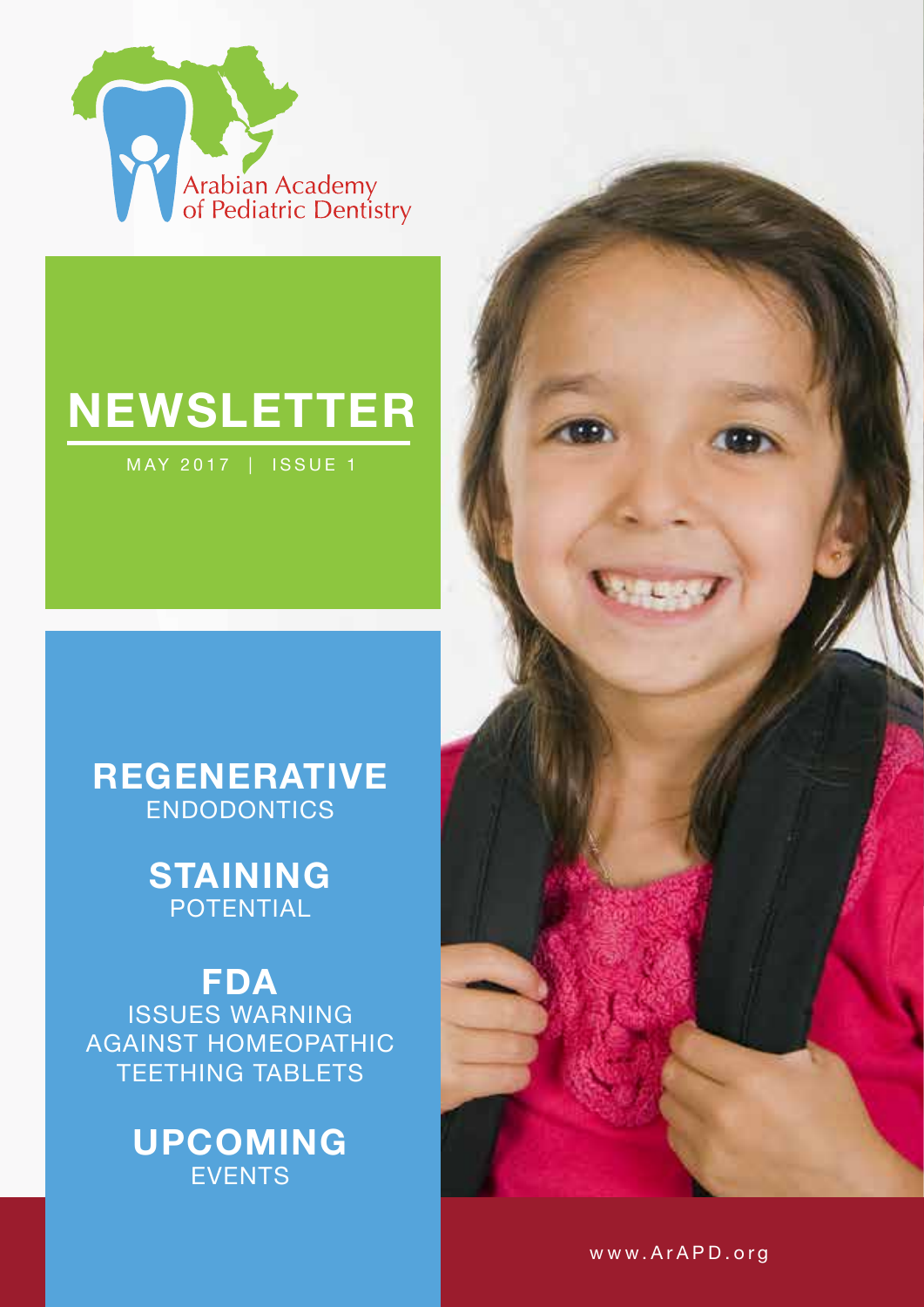

## MESSAGE FROM THE CHIEF EDITOR

 $\rm W$ elcome to the first edition of the ArAPD newsletter. I'm delighted to share with you my first message as chief editor of the Arabian Academy of Pediatric Dentistry newsletter and in doing so I send you the best wishes for a prosperous and rewarding 2017.

 I am deeply honored and fully committed to serving all members of ArAPD. Our newsletter will continue online to make it quickly available to the world. Our goal is to share ideas, experiences, practices, and research. This edition includes messages, articles, and reports together with events organized or to be organized by ArAPD.

Please feel free to provide your feedback and send data for inclusion in our forthcoming issues.

Associate Professor Osama El Shahawy Pediatric Dentistry Department, Cairo University Head of Pediatric Dentistry Department, Future University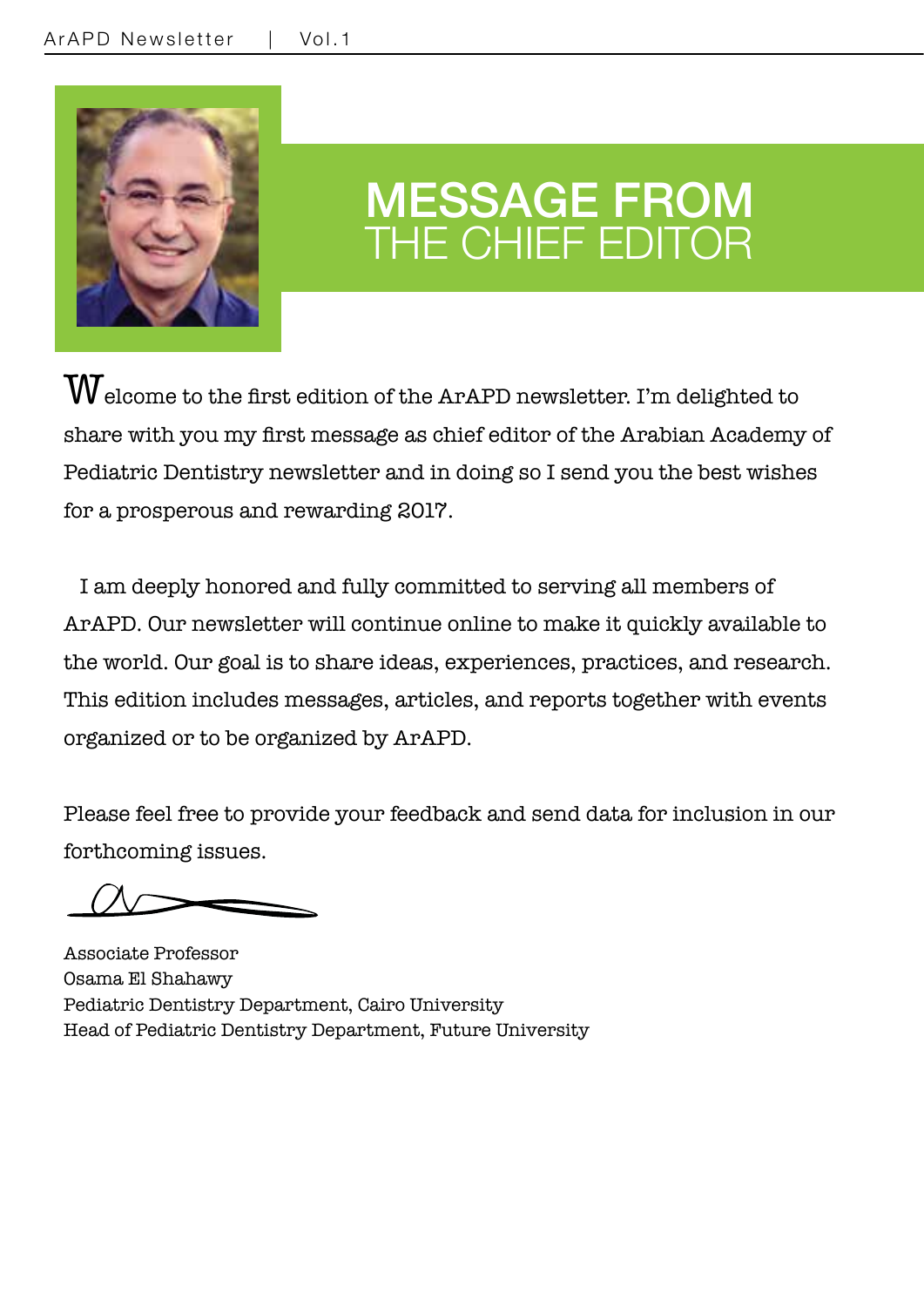## FDA ISSUES WARNING AGAINST HOMEOPATHIC TEETHING TABLETS



The Food and Drug Administration (FDA) has urged consumers not to use homeopathic teething tablets, as certain brands contain inconsistent amounts of Atropa belladonna, a toxic plant, which poses an unnecessary risk to infants and children.

You can find the full article at: https://goo.gl/9sRTo5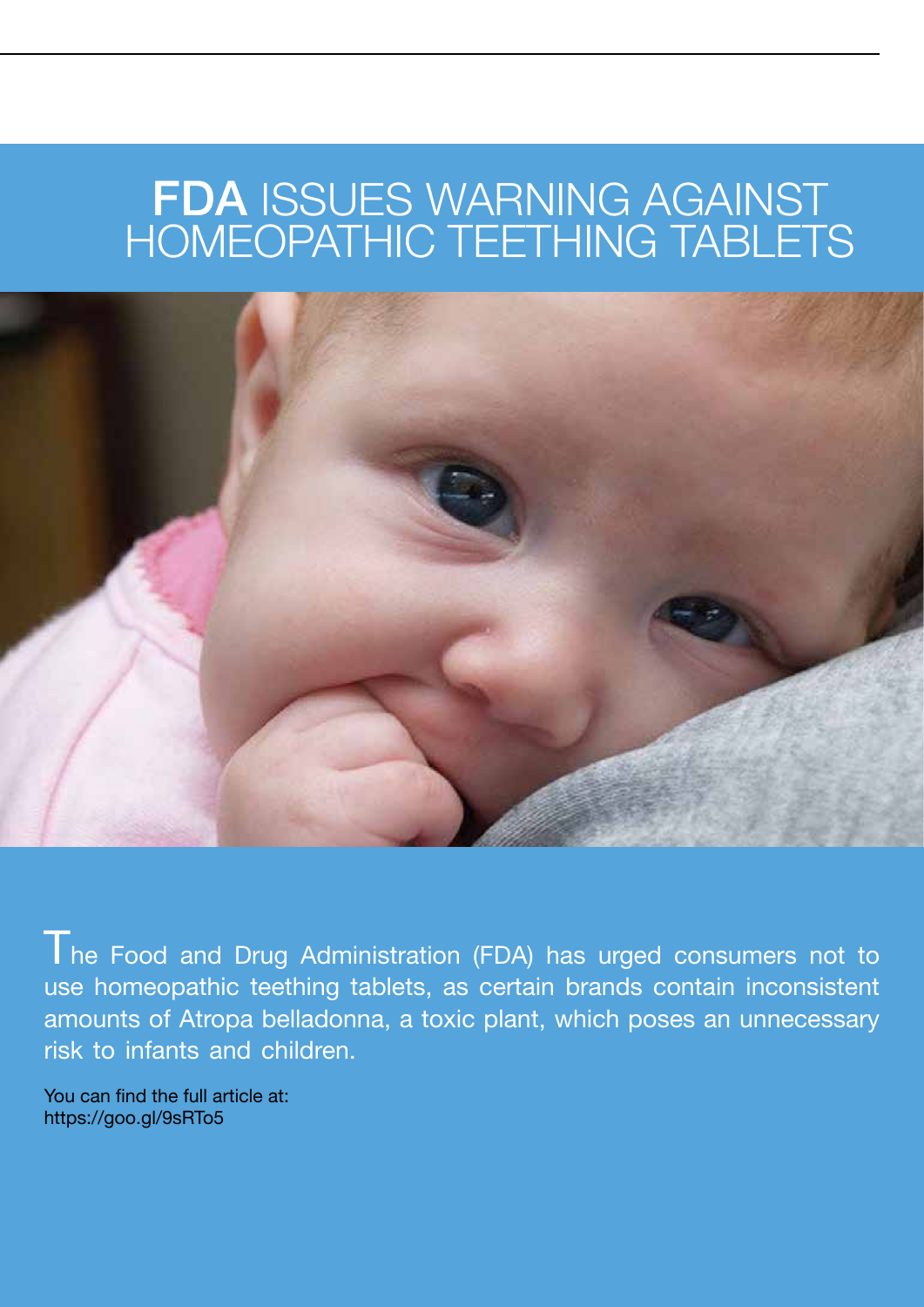## REGENERATIVE ENDODONTICS: ISSUES WARNING AGAINST A TRUE PARADIGM SHIFT OR A BANDWAGON ABOUT TO BE DERAILED?



#### **Introduction:**

Regenerative endodontic techniques (RETs) have been hailed as a paradigm shift for the management of traumatised non-vital immature permanent anterior teeth. In this article the aim was to critically appraise the literature with regards to the outcome of regenerative endodontics on root development.

#### **Methods:**

Critical review of the literature where regenerative endodontic techniques have been used in the management of immature non-vital teeth with continuation of root development as the main outcome reported. Results. Most studies published were in the form of case reports and series with very few randomised controlled trials with a high risk of bias.

Continuation of root development following the use of RET has been shown to be unpredictable

at best with lower success in those teeth losing vitality as a result of dental trauma.

#### **Conclusions:**

Despite the high success of regenerative endodontics in terms of periodontal healing including resolution of clinical and radiographic signs and symptoms of infection, continuation of root development remains an unpredictable outcome.

The use of a blood clot as a scaffold in regenerative endodontics should be reviewed carefully as that might offer an environment for repair rather than regeneration. In addition, preservation of structures, such as Hertwig's epithelial root sheath, may have an important bearing on the success of this approach and should be further investigated.

You can have full access to the article through the following link: **https://goo.gl/8s9SKB**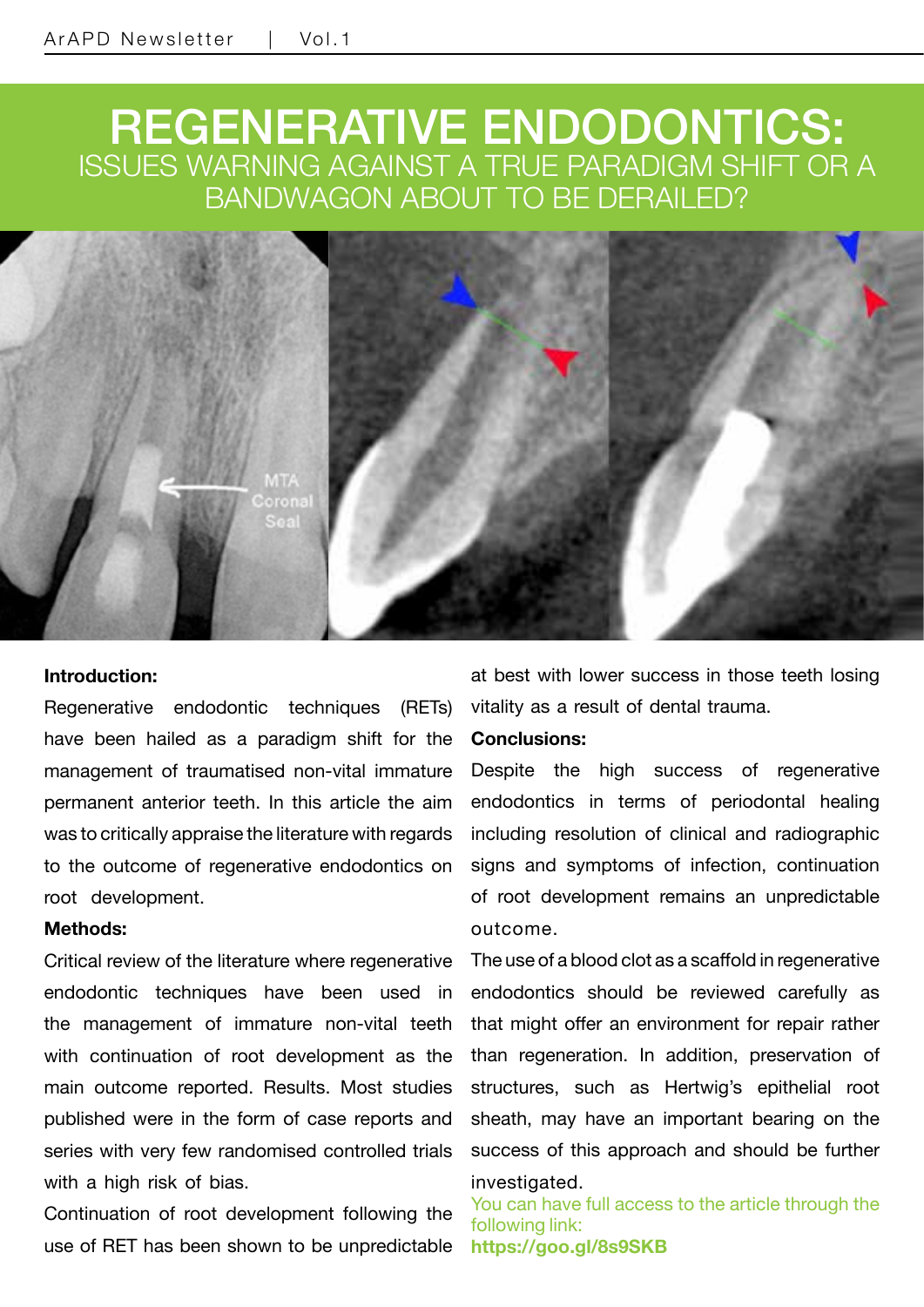## STAINING POTENTIAL OF NEO MTA PLUS, MTA PLUS, AND BIODENTINE USED FOR PULPOTOMY PROCEDURES



#### **Introduction:**

Mineral trioxide aggregate (MTA) used for pulpotomy procedures in immature permanent teeth can reduce treatment to 1 session as opposed to classic calcium hydroxide therapy, which necessitates multiple appointments.

The main disadvantage of MTA use is crown discoloration after treatment. The aim of this study was to characterize 3 materials that are used for pulpotomy procedures in immature permanent teeth and assess their color stability in the presence of sodium

hypochlorite solution. **Methods:**

Hydrated Neo MTA Plus (Avalon Biomed Inc, Bradenton, FL), MTA Plus (Avalon Biomed Inc), and Biodentine (Septodont, Saint-Maur-des-Fossés, France) were characterized after immersion in Hank›s balanced salt solution for 1 day and 28 days using a combination of scanning electron microscopy, energydispersive spectroscopy, and X-ray diffraction analysis. The color stability of the 3 materials in contact with water or sodium hypochlorite was evaluated by photography,

spectrophotometry, and X-ray diffraction analysis. Results. All the materials hydrated and produced calcium hydroxide as a by-product of hydration at early age.

All materials interacted with synthetic tissue fluid, forming a calcium phosphate phase. MTA Plus exhibited discoloration in contact with sodium hypochlorite.

#### **Conclusions:**

All the materials tested are suitable to be used in the treatment of immature teeth because they all produced calcium hydroxide, which is necessary to induce dentin bridge formation and continued root formation. Neo MTA Plus and Biodentine are suitable alternatives to MTA, and they do not exhibit discoloration.

#### For full article, please visit https://goo.gl/0NEp4B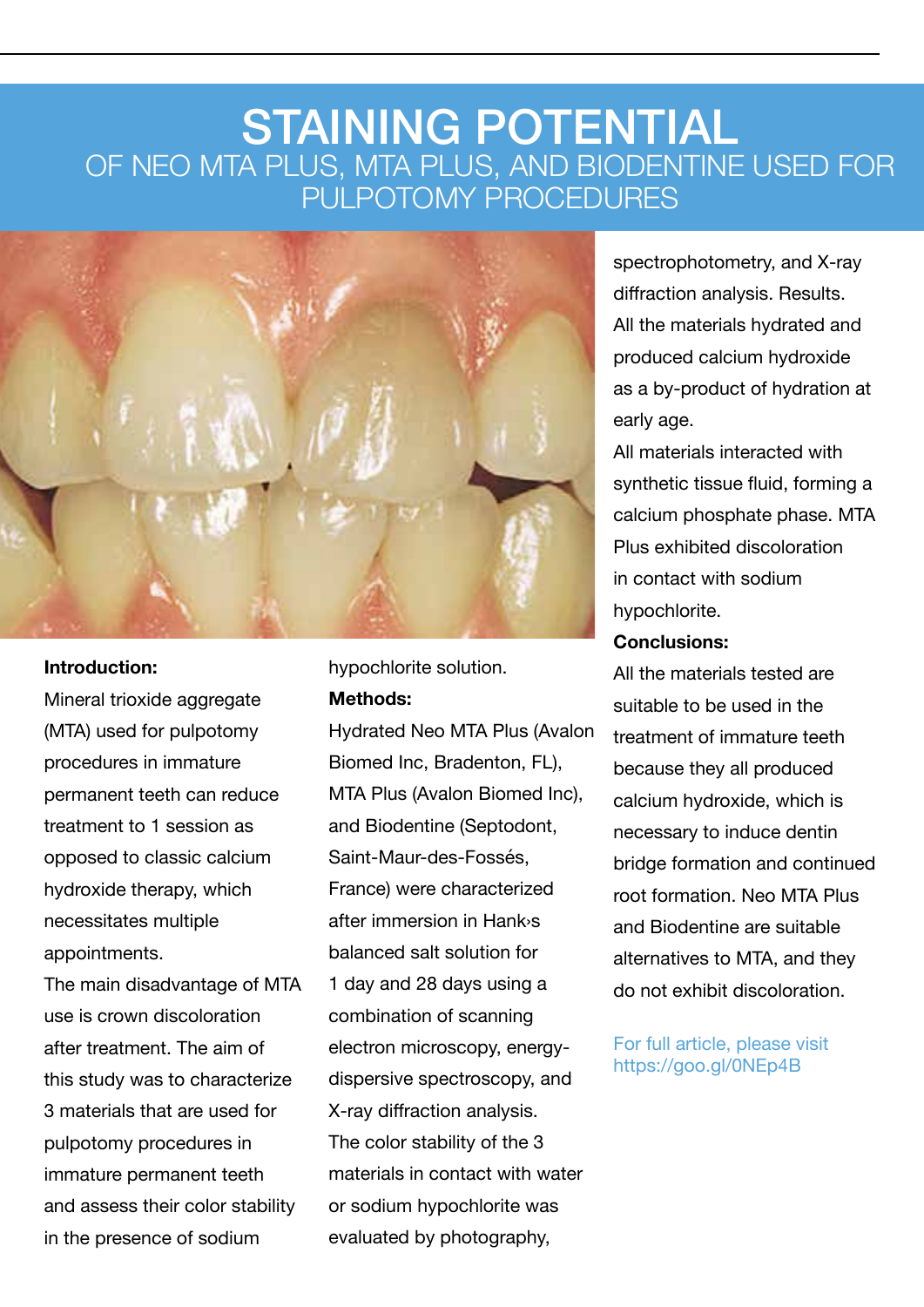



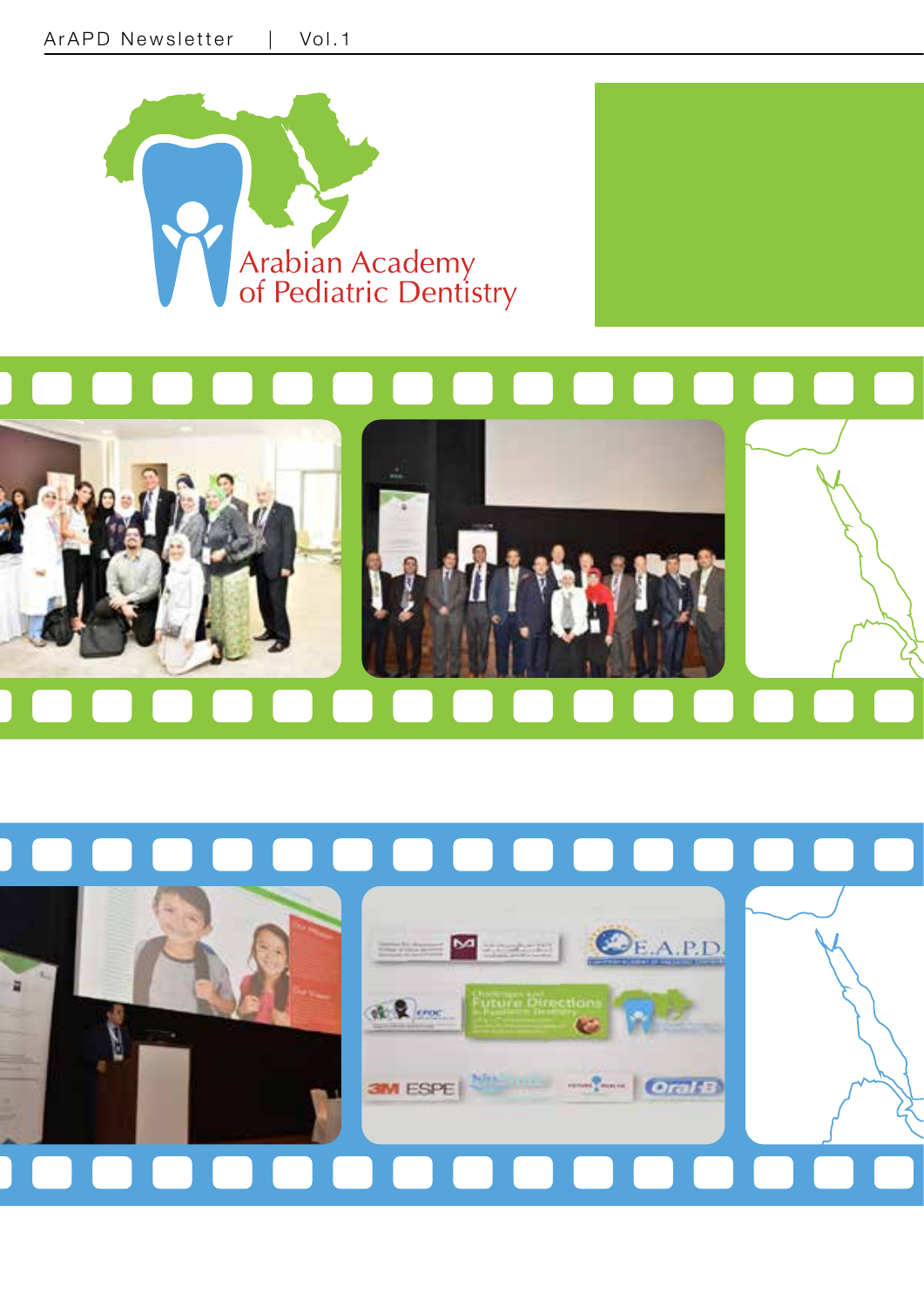# **THE ARAPD FIRST EVENT**

November, 12 and 2015 ,13 in Mohammed Bin Rashed Academic Medical Centre, Dubai



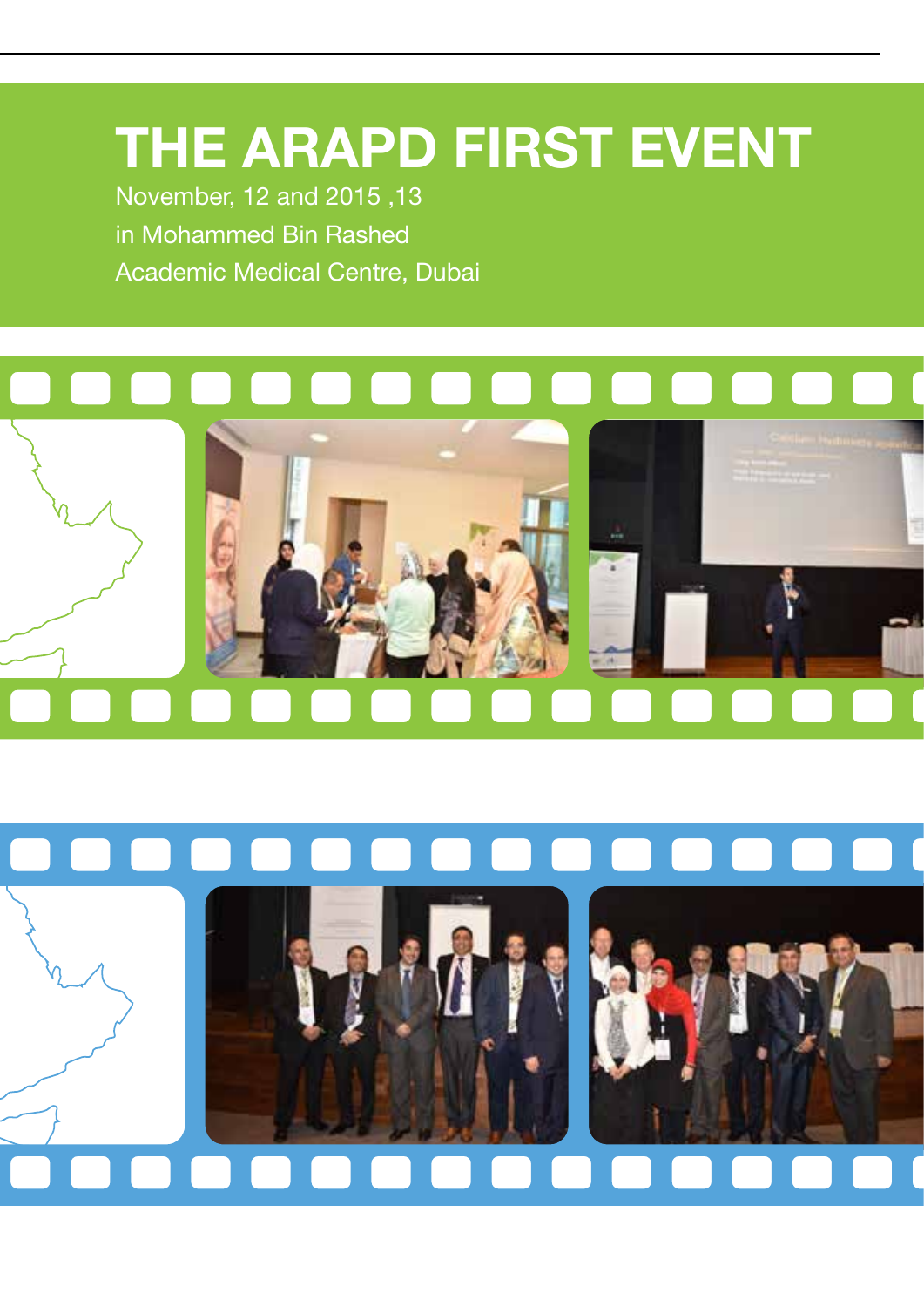# UPCOMING EVENTS

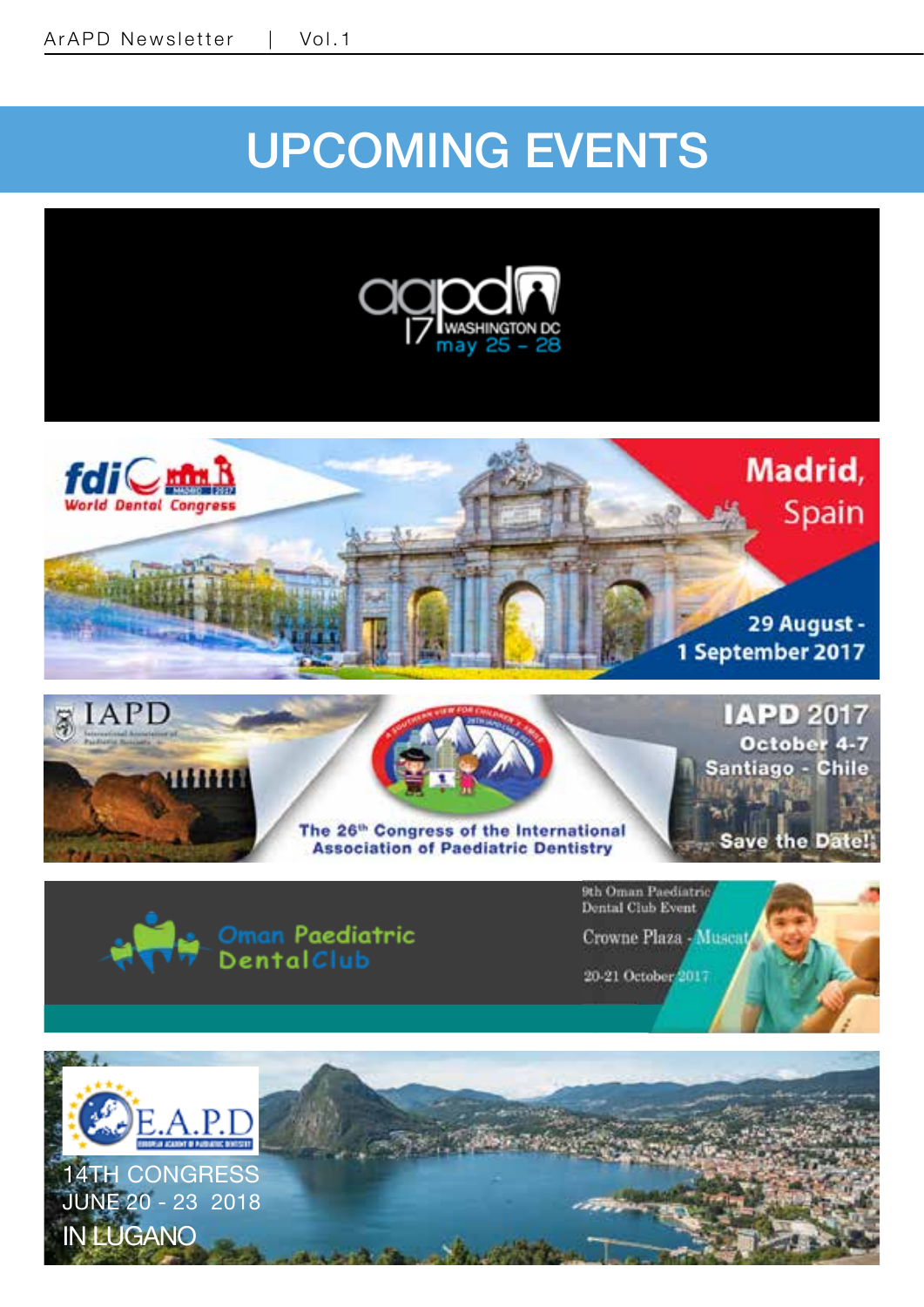# RESEARCH GATE

Find research topics; connect; and collaborate with researchers from around the world.

Suggested topics that need further research are:

- The use of SDF and smart restorations,
- Zirconia full coverage in primary teeth,
- Child abuse and dental neglect,
- Prevalence and etiology of dental anomalies ( amelogenesis imperfecta, dentinogenesis imperfecta, and molar incisor hypomineralization),
- Efficacy of space maintainers and analysis of costs and side effects of treatment.